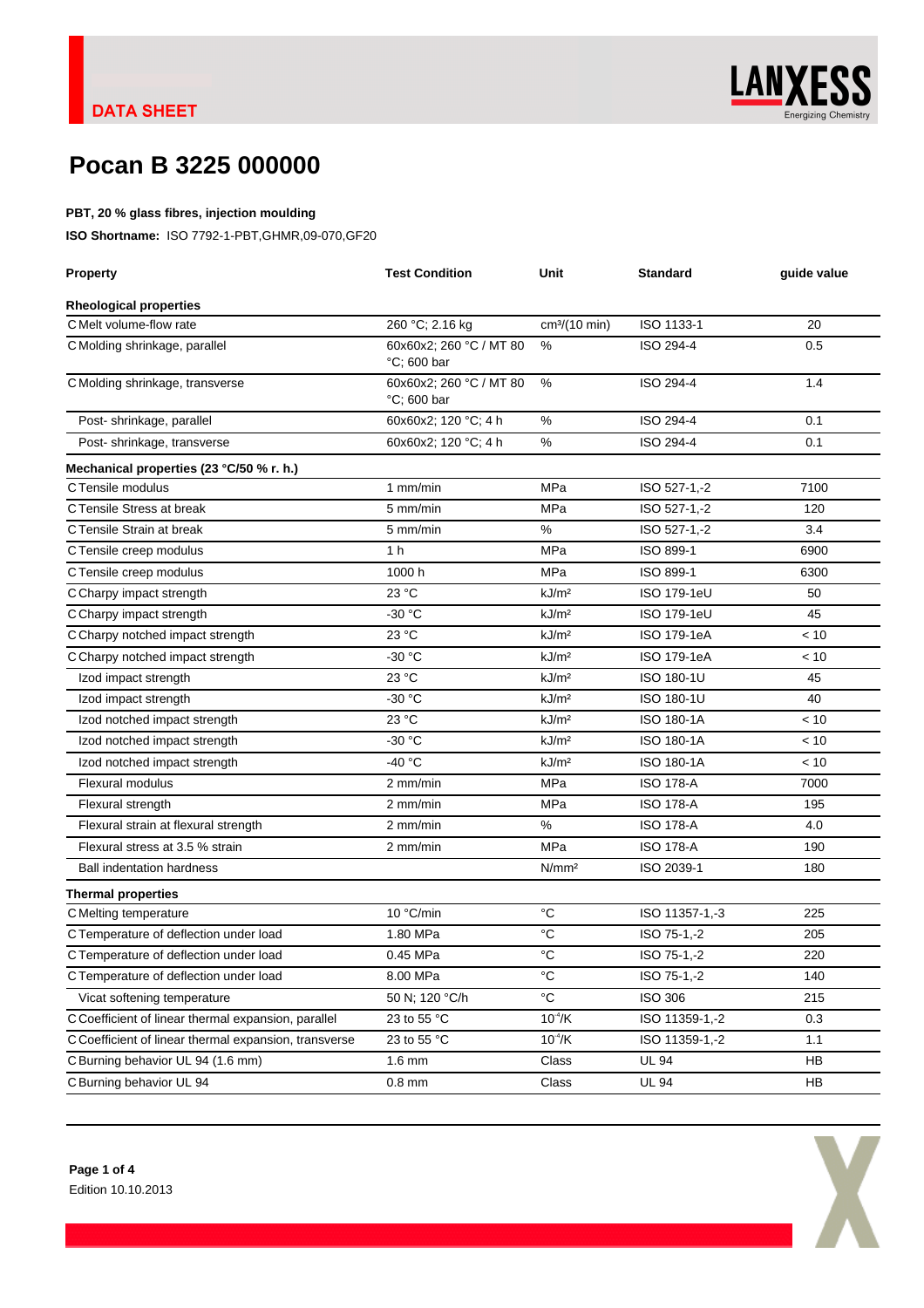

# **Pocan B 3225 000000**

| Method A<br>%<br>ISO 4589-2<br>20<br>COxygen index<br>23 °C<br>$W/(m \cdot K)$<br>Thermal conductivity<br>ISO 8302<br>0.26<br>°C<br>IEC 60695-10-2<br>Resistance to heat (ball pressure test)<br>215<br>°C<br>IEC 60216-1<br>Temperature index (Tensile strength)<br>20000 h<br>150<br>$^{\circ}C$<br>IEC 60216-1<br>Halving interval (Tensile strength)<br>14<br>°C<br><b>UL 746B</b><br>Relative temperature index (Tensile strength)<br>140<br>Temperature index (Tensile impact strength)<br>20000 h<br>°C<br>IEC 60216-1<br>140<br>Halving interval (Tensile impact strength)<br>$^{\circ}C$<br>IEC 60216-1<br>9.3<br>$^{\circ}C$<br>Relative temperature index (Tensile impact strength)<br><b>UL 746B</b><br>125<br>Temperature index (Electric strength)<br>20000 h<br>$^{\circ}C$<br>IEC 60216-1<br>160<br>Halving interval (Electric strength)<br>°C<br>IEC 60216-1<br>11.4<br>$^{\circ}C$<br><b>UL 746B</b><br>Relative temperature index (Electric strength)<br>140<br>$^{\circ}C$<br>IEC 60695-2-12<br>Glow wire test (GWFI)<br>$2.0$ mm<br>650<br>ISO 3795<br>Burning behavior US-FMVSS302<br>passed<br>Electrical properties (23 °C/50 % r. h.)<br>100 Hz<br>IEC 60250<br>C Relative permittivity<br>3.8<br>۰<br>1 MHz<br>IEC 60250<br>C Relative permittivity<br>3.6<br>IEC 60093<br>C Volume resistivity<br>Ohm·m<br>>1E13<br>IEC 60093<br>C Surface resistivity<br>Ohm<br>>1E15<br>C Electric strength<br>kV/mm<br>IEC 60243-1<br>1mm<br>30<br>V<br>IEC 60112<br>C Comparative tracking index CTI<br>Solution A<br>350<br>Electrolytic corrosion<br>IEC 60426<br>A 1<br>Rating<br>Other properties (23 °C)<br>C Water absorption (Saturation value)<br>Water at 23 °C<br>%<br><b>ISO 62</b><br>0.4<br>C Water absorption (Equilibrium value)<br>23 °C; 50 % RH<br>%<br><b>ISO 62</b><br>0.2<br>ISO 1183<br>C Density<br>kg/m <sup>3</sup><br>1460<br><b>ISO 60</b><br><b>Bulk density</b><br>kg/m <sup>3</sup><br>700<br><b>Material specific properties</b><br>C Viscosity number<br>ISO 1628-5<br>cm <sup>3</sup> /g<br>100<br>Processing conditions for test specimens<br>$^{\circ}C$<br><b>ISO 294</b><br>C Injection molding-Melt temperature<br>260<br>$^{\circ}C$<br>C Injection molding-Mold temperature<br><b>ISO 294</b><br>80<br><b>Processing recommendations</b><br>Drying time circulating air dryer<br>h<br>$4 - 8$<br>$\blacksquare$<br>°C<br>Drying temperature circulating air dryer<br>120<br>ä,<br>$\%$<br>Residual moisture content<br>Acc. to Karl<br>$0 - 0.02$<br>Fischer<br>$^{\circ}C$<br>250-270<br>Melt temperature (Tmin - Tmax)<br>$\overline{a}$<br>$^{\circ}C$<br>Mold temperature<br>80-100<br>$\overline{\phantom{a}}$ | <b>Property</b> | <b>Test Condition</b> | Unit | <b>Standard</b> | guide value |
|----------------------------------------------------------------------------------------------------------------------------------------------------------------------------------------------------------------------------------------------------------------------------------------------------------------------------------------------------------------------------------------------------------------------------------------------------------------------------------------------------------------------------------------------------------------------------------------------------------------------------------------------------------------------------------------------------------------------------------------------------------------------------------------------------------------------------------------------------------------------------------------------------------------------------------------------------------------------------------------------------------------------------------------------------------------------------------------------------------------------------------------------------------------------------------------------------------------------------------------------------------------------------------------------------------------------------------------------------------------------------------------------------------------------------------------------------------------------------------------------------------------------------------------------------------------------------------------------------------------------------------------------------------------------------------------------------------------------------------------------------------------------------------------------------------------------------------------------------------------------------------------------------------------------------------------------------------------------------------------------------------------------------------------------------------------------------------------------------------------------------------------------------------------------------------------------------------------------------------------------------------------------------------------------------------------------------------------------------------------------------------------------------------------------------------------------------------------------------------------------------------------------------------------------------------------------------------------------------------------------------------------------------------------------------|-----------------|-----------------------|------|-----------------|-------------|
|                                                                                                                                                                                                                                                                                                                                                                                                                                                                                                                                                                                                                                                                                                                                                                                                                                                                                                                                                                                                                                                                                                                                                                                                                                                                                                                                                                                                                                                                                                                                                                                                                                                                                                                                                                                                                                                                                                                                                                                                                                                                                                                                                                                                                                                                                                                                                                                                                                                                                                                                                                                                                                                                            |                 |                       |      |                 |             |
|                                                                                                                                                                                                                                                                                                                                                                                                                                                                                                                                                                                                                                                                                                                                                                                                                                                                                                                                                                                                                                                                                                                                                                                                                                                                                                                                                                                                                                                                                                                                                                                                                                                                                                                                                                                                                                                                                                                                                                                                                                                                                                                                                                                                                                                                                                                                                                                                                                                                                                                                                                                                                                                                            |                 |                       |      |                 |             |
|                                                                                                                                                                                                                                                                                                                                                                                                                                                                                                                                                                                                                                                                                                                                                                                                                                                                                                                                                                                                                                                                                                                                                                                                                                                                                                                                                                                                                                                                                                                                                                                                                                                                                                                                                                                                                                                                                                                                                                                                                                                                                                                                                                                                                                                                                                                                                                                                                                                                                                                                                                                                                                                                            |                 |                       |      |                 |             |
|                                                                                                                                                                                                                                                                                                                                                                                                                                                                                                                                                                                                                                                                                                                                                                                                                                                                                                                                                                                                                                                                                                                                                                                                                                                                                                                                                                                                                                                                                                                                                                                                                                                                                                                                                                                                                                                                                                                                                                                                                                                                                                                                                                                                                                                                                                                                                                                                                                                                                                                                                                                                                                                                            |                 |                       |      |                 |             |
|                                                                                                                                                                                                                                                                                                                                                                                                                                                                                                                                                                                                                                                                                                                                                                                                                                                                                                                                                                                                                                                                                                                                                                                                                                                                                                                                                                                                                                                                                                                                                                                                                                                                                                                                                                                                                                                                                                                                                                                                                                                                                                                                                                                                                                                                                                                                                                                                                                                                                                                                                                                                                                                                            |                 |                       |      |                 |             |
|                                                                                                                                                                                                                                                                                                                                                                                                                                                                                                                                                                                                                                                                                                                                                                                                                                                                                                                                                                                                                                                                                                                                                                                                                                                                                                                                                                                                                                                                                                                                                                                                                                                                                                                                                                                                                                                                                                                                                                                                                                                                                                                                                                                                                                                                                                                                                                                                                                                                                                                                                                                                                                                                            |                 |                       |      |                 |             |
|                                                                                                                                                                                                                                                                                                                                                                                                                                                                                                                                                                                                                                                                                                                                                                                                                                                                                                                                                                                                                                                                                                                                                                                                                                                                                                                                                                                                                                                                                                                                                                                                                                                                                                                                                                                                                                                                                                                                                                                                                                                                                                                                                                                                                                                                                                                                                                                                                                                                                                                                                                                                                                                                            |                 |                       |      |                 |             |
|                                                                                                                                                                                                                                                                                                                                                                                                                                                                                                                                                                                                                                                                                                                                                                                                                                                                                                                                                                                                                                                                                                                                                                                                                                                                                                                                                                                                                                                                                                                                                                                                                                                                                                                                                                                                                                                                                                                                                                                                                                                                                                                                                                                                                                                                                                                                                                                                                                                                                                                                                                                                                                                                            |                 |                       |      |                 |             |
|                                                                                                                                                                                                                                                                                                                                                                                                                                                                                                                                                                                                                                                                                                                                                                                                                                                                                                                                                                                                                                                                                                                                                                                                                                                                                                                                                                                                                                                                                                                                                                                                                                                                                                                                                                                                                                                                                                                                                                                                                                                                                                                                                                                                                                                                                                                                                                                                                                                                                                                                                                                                                                                                            |                 |                       |      |                 |             |
|                                                                                                                                                                                                                                                                                                                                                                                                                                                                                                                                                                                                                                                                                                                                                                                                                                                                                                                                                                                                                                                                                                                                                                                                                                                                                                                                                                                                                                                                                                                                                                                                                                                                                                                                                                                                                                                                                                                                                                                                                                                                                                                                                                                                                                                                                                                                                                                                                                                                                                                                                                                                                                                                            |                 |                       |      |                 |             |
|                                                                                                                                                                                                                                                                                                                                                                                                                                                                                                                                                                                                                                                                                                                                                                                                                                                                                                                                                                                                                                                                                                                                                                                                                                                                                                                                                                                                                                                                                                                                                                                                                                                                                                                                                                                                                                                                                                                                                                                                                                                                                                                                                                                                                                                                                                                                                                                                                                                                                                                                                                                                                                                                            |                 |                       |      |                 |             |
|                                                                                                                                                                                                                                                                                                                                                                                                                                                                                                                                                                                                                                                                                                                                                                                                                                                                                                                                                                                                                                                                                                                                                                                                                                                                                                                                                                                                                                                                                                                                                                                                                                                                                                                                                                                                                                                                                                                                                                                                                                                                                                                                                                                                                                                                                                                                                                                                                                                                                                                                                                                                                                                                            |                 |                       |      |                 |             |
|                                                                                                                                                                                                                                                                                                                                                                                                                                                                                                                                                                                                                                                                                                                                                                                                                                                                                                                                                                                                                                                                                                                                                                                                                                                                                                                                                                                                                                                                                                                                                                                                                                                                                                                                                                                                                                                                                                                                                                                                                                                                                                                                                                                                                                                                                                                                                                                                                                                                                                                                                                                                                                                                            |                 |                       |      |                 |             |
|                                                                                                                                                                                                                                                                                                                                                                                                                                                                                                                                                                                                                                                                                                                                                                                                                                                                                                                                                                                                                                                                                                                                                                                                                                                                                                                                                                                                                                                                                                                                                                                                                                                                                                                                                                                                                                                                                                                                                                                                                                                                                                                                                                                                                                                                                                                                                                                                                                                                                                                                                                                                                                                                            |                 |                       |      |                 |             |
|                                                                                                                                                                                                                                                                                                                                                                                                                                                                                                                                                                                                                                                                                                                                                                                                                                                                                                                                                                                                                                                                                                                                                                                                                                                                                                                                                                                                                                                                                                                                                                                                                                                                                                                                                                                                                                                                                                                                                                                                                                                                                                                                                                                                                                                                                                                                                                                                                                                                                                                                                                                                                                                                            |                 |                       |      |                 |             |
|                                                                                                                                                                                                                                                                                                                                                                                                                                                                                                                                                                                                                                                                                                                                                                                                                                                                                                                                                                                                                                                                                                                                                                                                                                                                                                                                                                                                                                                                                                                                                                                                                                                                                                                                                                                                                                                                                                                                                                                                                                                                                                                                                                                                                                                                                                                                                                                                                                                                                                                                                                                                                                                                            |                 |                       |      |                 |             |
|                                                                                                                                                                                                                                                                                                                                                                                                                                                                                                                                                                                                                                                                                                                                                                                                                                                                                                                                                                                                                                                                                                                                                                                                                                                                                                                                                                                                                                                                                                                                                                                                                                                                                                                                                                                                                                                                                                                                                                                                                                                                                                                                                                                                                                                                                                                                                                                                                                                                                                                                                                                                                                                                            |                 |                       |      |                 |             |
|                                                                                                                                                                                                                                                                                                                                                                                                                                                                                                                                                                                                                                                                                                                                                                                                                                                                                                                                                                                                                                                                                                                                                                                                                                                                                                                                                                                                                                                                                                                                                                                                                                                                                                                                                                                                                                                                                                                                                                                                                                                                                                                                                                                                                                                                                                                                                                                                                                                                                                                                                                                                                                                                            |                 |                       |      |                 |             |
|                                                                                                                                                                                                                                                                                                                                                                                                                                                                                                                                                                                                                                                                                                                                                                                                                                                                                                                                                                                                                                                                                                                                                                                                                                                                                                                                                                                                                                                                                                                                                                                                                                                                                                                                                                                                                                                                                                                                                                                                                                                                                                                                                                                                                                                                                                                                                                                                                                                                                                                                                                                                                                                                            |                 |                       |      |                 |             |
|                                                                                                                                                                                                                                                                                                                                                                                                                                                                                                                                                                                                                                                                                                                                                                                                                                                                                                                                                                                                                                                                                                                                                                                                                                                                                                                                                                                                                                                                                                                                                                                                                                                                                                                                                                                                                                                                                                                                                                                                                                                                                                                                                                                                                                                                                                                                                                                                                                                                                                                                                                                                                                                                            |                 |                       |      |                 |             |
|                                                                                                                                                                                                                                                                                                                                                                                                                                                                                                                                                                                                                                                                                                                                                                                                                                                                                                                                                                                                                                                                                                                                                                                                                                                                                                                                                                                                                                                                                                                                                                                                                                                                                                                                                                                                                                                                                                                                                                                                                                                                                                                                                                                                                                                                                                                                                                                                                                                                                                                                                                                                                                                                            |                 |                       |      |                 |             |
|                                                                                                                                                                                                                                                                                                                                                                                                                                                                                                                                                                                                                                                                                                                                                                                                                                                                                                                                                                                                                                                                                                                                                                                                                                                                                                                                                                                                                                                                                                                                                                                                                                                                                                                                                                                                                                                                                                                                                                                                                                                                                                                                                                                                                                                                                                                                                                                                                                                                                                                                                                                                                                                                            |                 |                       |      |                 |             |
|                                                                                                                                                                                                                                                                                                                                                                                                                                                                                                                                                                                                                                                                                                                                                                                                                                                                                                                                                                                                                                                                                                                                                                                                                                                                                                                                                                                                                                                                                                                                                                                                                                                                                                                                                                                                                                                                                                                                                                                                                                                                                                                                                                                                                                                                                                                                                                                                                                                                                                                                                                                                                                                                            |                 |                       |      |                 |             |
|                                                                                                                                                                                                                                                                                                                                                                                                                                                                                                                                                                                                                                                                                                                                                                                                                                                                                                                                                                                                                                                                                                                                                                                                                                                                                                                                                                                                                                                                                                                                                                                                                                                                                                                                                                                                                                                                                                                                                                                                                                                                                                                                                                                                                                                                                                                                                                                                                                                                                                                                                                                                                                                                            |                 |                       |      |                 |             |
|                                                                                                                                                                                                                                                                                                                                                                                                                                                                                                                                                                                                                                                                                                                                                                                                                                                                                                                                                                                                                                                                                                                                                                                                                                                                                                                                                                                                                                                                                                                                                                                                                                                                                                                                                                                                                                                                                                                                                                                                                                                                                                                                                                                                                                                                                                                                                                                                                                                                                                                                                                                                                                                                            |                 |                       |      |                 |             |
|                                                                                                                                                                                                                                                                                                                                                                                                                                                                                                                                                                                                                                                                                                                                                                                                                                                                                                                                                                                                                                                                                                                                                                                                                                                                                                                                                                                                                                                                                                                                                                                                                                                                                                                                                                                                                                                                                                                                                                                                                                                                                                                                                                                                                                                                                                                                                                                                                                                                                                                                                                                                                                                                            |                 |                       |      |                 |             |
|                                                                                                                                                                                                                                                                                                                                                                                                                                                                                                                                                                                                                                                                                                                                                                                                                                                                                                                                                                                                                                                                                                                                                                                                                                                                                                                                                                                                                                                                                                                                                                                                                                                                                                                                                                                                                                                                                                                                                                                                                                                                                                                                                                                                                                                                                                                                                                                                                                                                                                                                                                                                                                                                            |                 |                       |      |                 |             |
|                                                                                                                                                                                                                                                                                                                                                                                                                                                                                                                                                                                                                                                                                                                                                                                                                                                                                                                                                                                                                                                                                                                                                                                                                                                                                                                                                                                                                                                                                                                                                                                                                                                                                                                                                                                                                                                                                                                                                                                                                                                                                                                                                                                                                                                                                                                                                                                                                                                                                                                                                                                                                                                                            |                 |                       |      |                 |             |
|                                                                                                                                                                                                                                                                                                                                                                                                                                                                                                                                                                                                                                                                                                                                                                                                                                                                                                                                                                                                                                                                                                                                                                                                                                                                                                                                                                                                                                                                                                                                                                                                                                                                                                                                                                                                                                                                                                                                                                                                                                                                                                                                                                                                                                                                                                                                                                                                                                                                                                                                                                                                                                                                            |                 |                       |      |                 |             |
|                                                                                                                                                                                                                                                                                                                                                                                                                                                                                                                                                                                                                                                                                                                                                                                                                                                                                                                                                                                                                                                                                                                                                                                                                                                                                                                                                                                                                                                                                                                                                                                                                                                                                                                                                                                                                                                                                                                                                                                                                                                                                                                                                                                                                                                                                                                                                                                                                                                                                                                                                                                                                                                                            |                 |                       |      |                 |             |
|                                                                                                                                                                                                                                                                                                                                                                                                                                                                                                                                                                                                                                                                                                                                                                                                                                                                                                                                                                                                                                                                                                                                                                                                                                                                                                                                                                                                                                                                                                                                                                                                                                                                                                                                                                                                                                                                                                                                                                                                                                                                                                                                                                                                                                                                                                                                                                                                                                                                                                                                                                                                                                                                            |                 |                       |      |                 |             |
|                                                                                                                                                                                                                                                                                                                                                                                                                                                                                                                                                                                                                                                                                                                                                                                                                                                                                                                                                                                                                                                                                                                                                                                                                                                                                                                                                                                                                                                                                                                                                                                                                                                                                                                                                                                                                                                                                                                                                                                                                                                                                                                                                                                                                                                                                                                                                                                                                                                                                                                                                                                                                                                                            |                 |                       |      |                 |             |
|                                                                                                                                                                                                                                                                                                                                                                                                                                                                                                                                                                                                                                                                                                                                                                                                                                                                                                                                                                                                                                                                                                                                                                                                                                                                                                                                                                                                                                                                                                                                                                                                                                                                                                                                                                                                                                                                                                                                                                                                                                                                                                                                                                                                                                                                                                                                                                                                                                                                                                                                                                                                                                                                            |                 |                       |      |                 |             |
|                                                                                                                                                                                                                                                                                                                                                                                                                                                                                                                                                                                                                                                                                                                                                                                                                                                                                                                                                                                                                                                                                                                                                                                                                                                                                                                                                                                                                                                                                                                                                                                                                                                                                                                                                                                                                                                                                                                                                                                                                                                                                                                                                                                                                                                                                                                                                                                                                                                                                                                                                                                                                                                                            |                 |                       |      |                 |             |
|                                                                                                                                                                                                                                                                                                                                                                                                                                                                                                                                                                                                                                                                                                                                                                                                                                                                                                                                                                                                                                                                                                                                                                                                                                                                                                                                                                                                                                                                                                                                                                                                                                                                                                                                                                                                                                                                                                                                                                                                                                                                                                                                                                                                                                                                                                                                                                                                                                                                                                                                                                                                                                                                            |                 |                       |      |                 |             |
|                                                                                                                                                                                                                                                                                                                                                                                                                                                                                                                                                                                                                                                                                                                                                                                                                                                                                                                                                                                                                                                                                                                                                                                                                                                                                                                                                                                                                                                                                                                                                                                                                                                                                                                                                                                                                                                                                                                                                                                                                                                                                                                                                                                                                                                                                                                                                                                                                                                                                                                                                                                                                                                                            |                 |                       |      |                 |             |
|                                                                                                                                                                                                                                                                                                                                                                                                                                                                                                                                                                                                                                                                                                                                                                                                                                                                                                                                                                                                                                                                                                                                                                                                                                                                                                                                                                                                                                                                                                                                                                                                                                                                                                                                                                                                                                                                                                                                                                                                                                                                                                                                                                                                                                                                                                                                                                                                                                                                                                                                                                                                                                                                            |                 |                       |      |                 |             |
|                                                                                                                                                                                                                                                                                                                                                                                                                                                                                                                                                                                                                                                                                                                                                                                                                                                                                                                                                                                                                                                                                                                                                                                                                                                                                                                                                                                                                                                                                                                                                                                                                                                                                                                                                                                                                                                                                                                                                                                                                                                                                                                                                                                                                                                                                                                                                                                                                                                                                                                                                                                                                                                                            |                 |                       |      |                 |             |

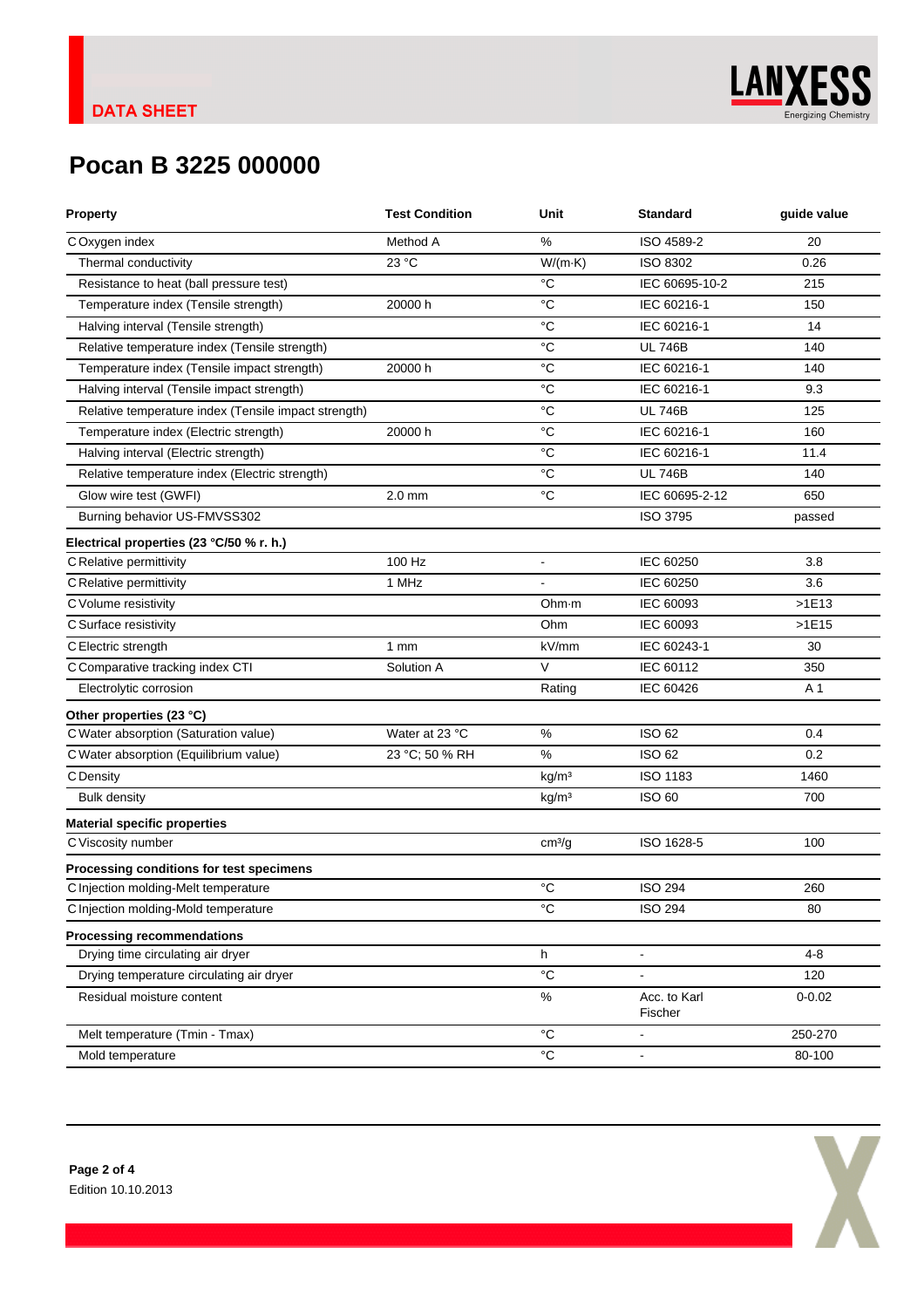

## **Pocan B 3225 000000**

**C** These property characteristics are taken from the CAMPUS plastics data bank and are based on the international catalogue of basic data for plastics according to ISO 10350.

**Page 3 of 4** Edition 10.10.2013